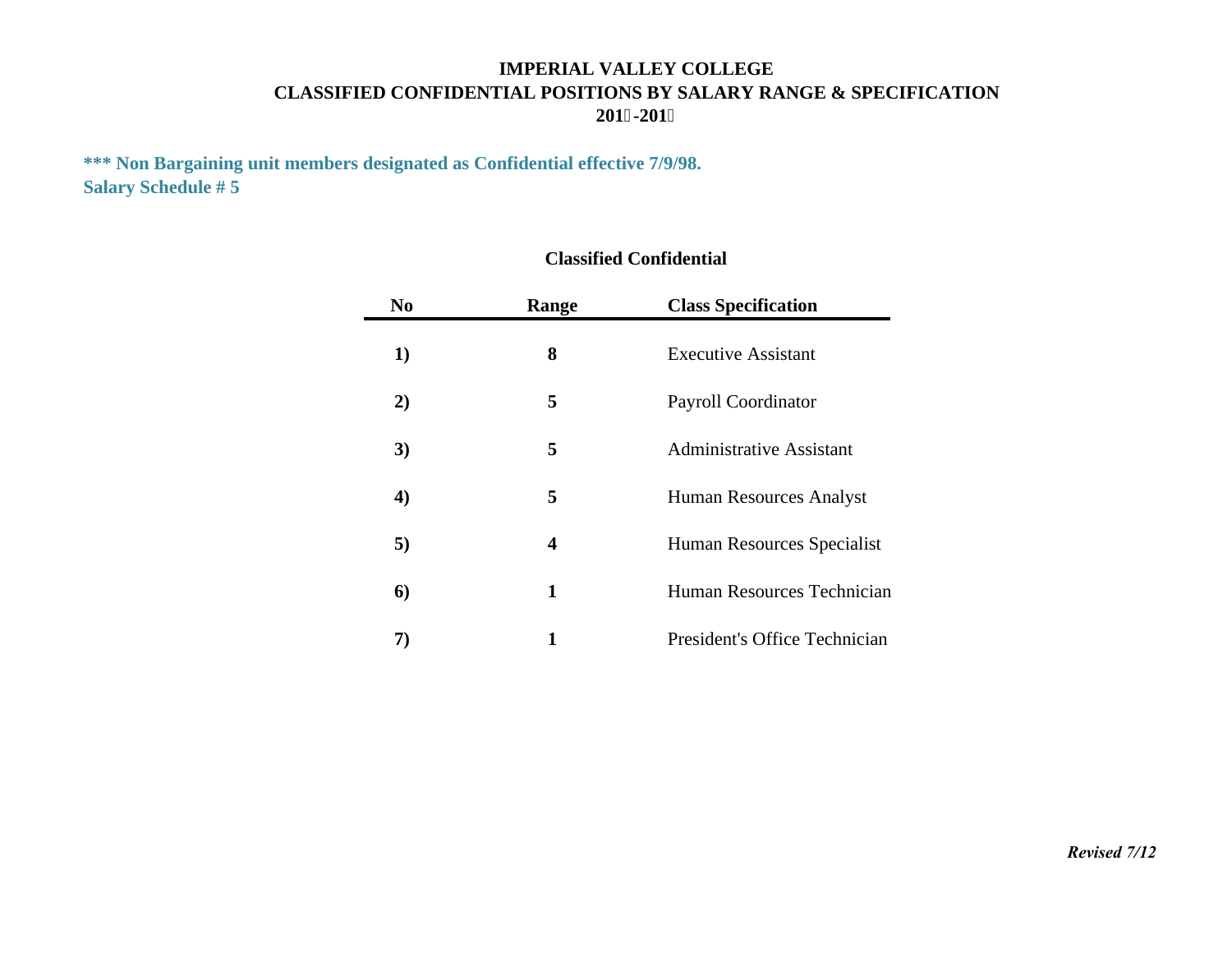# **IMPERIAL VALLEY COLLEGECONFIDENTIAL SALARY SCHEDULE SALARY SCHEDULE 5 FY 1-1**

| Range 1   |                       |                   |                   |                   |                   |                   |                   |                   |                   |                    |                    |                    |                    |                     |
|-----------|-----------------------|-------------------|-------------------|-------------------|-------------------|-------------------|-------------------|-------------------|-------------------|--------------------|--------------------|--------------------|--------------------|---------------------|
|           | STEP <sub>1</sub>     | STEP <sub>2</sub> | STEP <sub>3</sub> | STEP <sub>4</sub> | STEP <sub>5</sub> | STEP <sub>6</sub> | STEP <sub>7</sub> | STEP <sub>8</sub> | STEP <sub>9</sub> | STEP 10            | STEP <sub>11</sub> | STEP <sub>12</sub> | STEP <sub>13</sub> | STEP <sub>14</sub>  |
|           | 3,041                 | 3,193             | 3,353             | 3,521             | 3,697             | 3,881             | 4,076             | 4,279             | 4,494             | 4,719              | 4,954              | 5,203              | 5,462              | 5,736               |
| <b>YR</b> | 36,492                | 38,316            | 40,236            | 42,252            | 44,364            | 46,572            | 48,912            | 51,348            | 53,928            | 56,628             | 59,448             | 62,436             | 65,544             | 68,832              |
| DA        | 139.89                | 146.88            | 154.24            | 161.97            | 170.06            | 178.53            | 187.50            | 196.83            | 206.72            | 217.07             | 227.88             | 239.34             | 251.25             | 263.86              |
| <b>HR</b> | 17.49                 | 18.36             | 19.28             | 20.25             | 21.26             | 22.32             | 23.44             | 24.60             | 25.84             | 27.13              | 28.49              | 29.92              | 31.41              | 32.98               |
| Range 2   |                       |                   |                   |                   |                   |                   |                   |                   |                   |                    |                    |                    |                    |                     |
|           | STEP <sub>1</sub>     | STEP <sub>2</sub> | STEP <sub>3</sub> | STEP <sub>4</sub> | STEP <sub>5</sub> | STEP <sub>6</sub> | STEP <sub>7</sub> | STEP <sub>8</sub> | STEP <sub>9</sub> | STEP 10            | STEP <sub>11</sub> | STEP <sub>12</sub> | STEP <sub>13</sub> | STEP <sub>14</sub>  |
|           | 3,193                 | 3,353             | 3,521             | 3,697             | 3,881             | 4,076             | 4,279             | 4,494             | 4,719             | 4,954              | 5,203              | 5,462              | 5,736              | 6,023               |
| <b>YR</b> | 38,316                | 40,236            | 42,252            | 44,364            | 46,572            | 48,912            | 51,348            | 53,928            | 56,628            | 59,448             | 62,436             | 65,544             | 68,832             | 72,276              |
| DA        | 146.88                | 154.24            | 161.97            | 170.06            | 178.53            | 187.50            | 196.83            | 206.72            | 217.07            | 227.88             | 239.34             | 251.25             | 263.86             | 277.06              |
| <b>HR</b> | 18.36                 | 19.28             | 20.25             | 21.26             | 22.32             | 23.44             | 24.60             | 25.84             | 27.13             | 28.49              | 29.92              | 31.41              | 32.98              | 34.63               |
| Range 3   |                       |                   |                   |                   |                   |                   |                   |                   |                   |                    |                    |                    |                    |                     |
|           | STEP <sub>1</sub>     | STEP <sub>2</sub> | STEP <sub>3</sub> | STEP <sub>4</sub> | STEP <sub>5</sub> | STEP <sub>6</sub> | STEP <sub>7</sub> | STEP <sub>8</sub> | STEP <sub>9</sub> | STEP <sub>10</sub> | STEP <sub>11</sub> | STEP <sub>12</sub> | STEP <sub>13</sub> | STEP 14             |
|           | ------------<br>3,353 | 3,521             | 3,697             | 3,881             | 4,076             | 4,279             | 4,494             | 4,719             | 4,954             | 5,203              | 5,462              | 5,736              | 6,023              | . <u>.</u><br>6,324 |
| <b>YR</b> | 40,236                | 42,252            | 44,364            | 46,572            | 48,912            | 51,348            | 53,928            | 56,628            | 59,448            | 62,436             | 65,544             | 68,832             | 72,276             | 75,888              |
| DA        | 154.24                | 161.97            | 170.06            | 178.53            | 187.50            | 196.83            | 206.72            | 217.07            | 227.88            | 239.34             | 251.25             | 263.86             | 277.06             | 290.90              |
| <b>HR</b> | 19.28                 | 20.25             | 21.26             | 22.32             | 23.44             | 24.60             | 25.84             | 27.13             | 28.49             | 29.92              | 31.41              | 32.98              | 34.63              | 36.36               |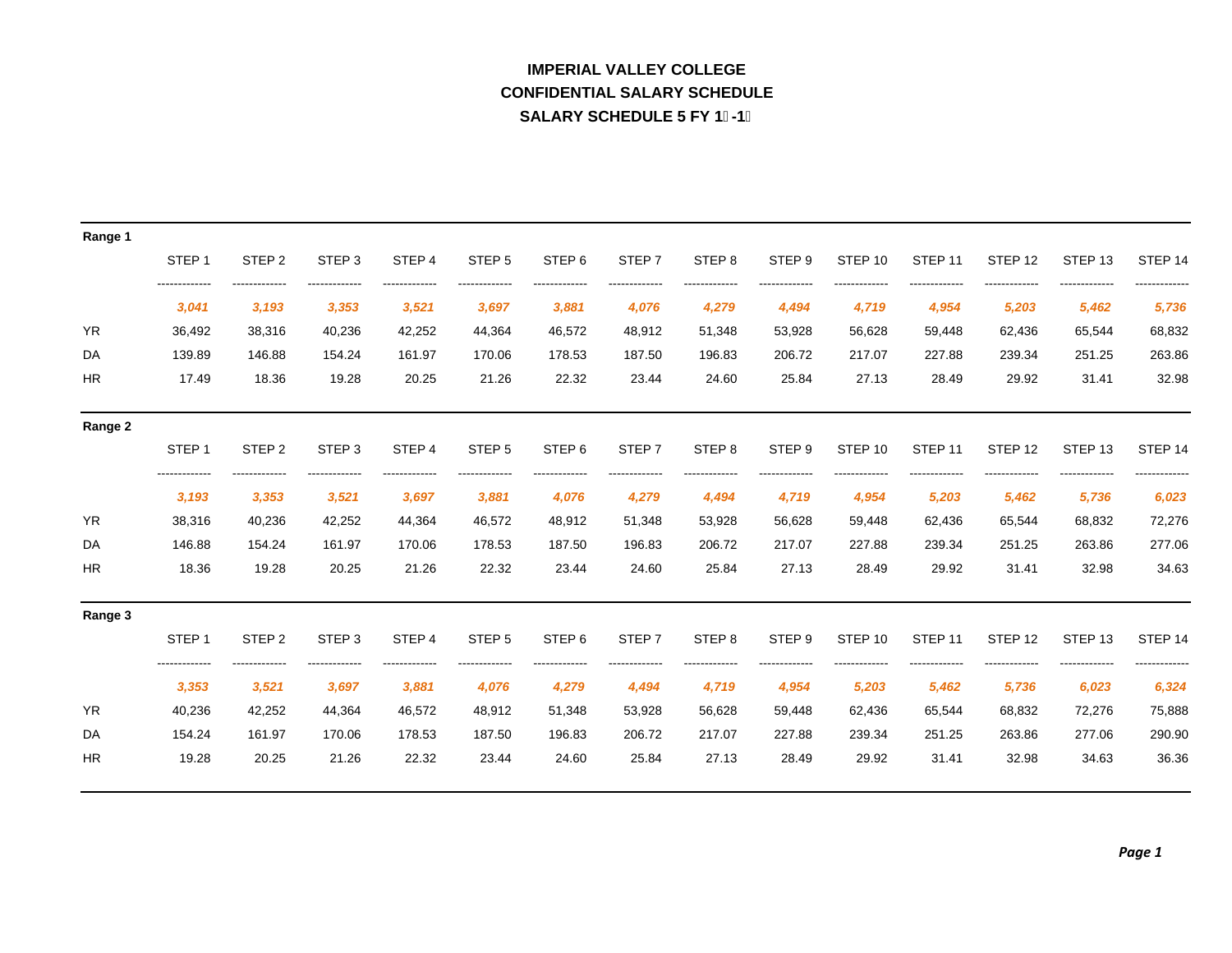# **CONFIDENTIAL SALARY SCHEDULEIMPERIAL VALLEY COLLEGESALARY SCHEDULE 5 FY 1-1**

| Range 4   |                   |                   |                   |        |                   |                   |                   |                   |                   |                    |                    |                    |                    |                    |
|-----------|-------------------|-------------------|-------------------|--------|-------------------|-------------------|-------------------|-------------------|-------------------|--------------------|--------------------|--------------------|--------------------|--------------------|
|           | STEP <sub>1</sub> | STEP <sub>2</sub> | STEP <sub>3</sub> | STEP 4 | STEP <sub>5</sub> | STEP <sub>6</sub> | STEP <sub>7</sub> | STEP <sub>8</sub> | STEP <sub>9</sub> | STEP <sub>10</sub> | STEP <sub>11</sub> | STEP 12            | STEP <sub>13</sub> | STEP 14            |
|           | 3,521             | 3,697             | 3,881             | 4,076  | 4,279             | 4,494             | 4,719             | 4,954             | 5,203             | 5,462              | 5,736              | 6,023              | 6,324              | 6,640              |
| <b>YR</b> | 42,252            | 44,364            | 46,572            | 48,912 | 51,348            | 53,928            | 56,628            | 59,448            | 62,436            | 65,544             | 68,832             | 72,276             | 75,888             | 79,680             |
| DA        | 161.97            | 170.06            | 178.53            | 187.50 | 196.83            | 206.72            | 217.07            | 227.88            | 239.34            | 251.25             | 263.86             | 277.06             | 290.90             | 305.44             |
| <b>HR</b> | 20.25             | 21.26             | 22.32             | 23.44  | 24.60             | 25.84             | 27.13             | 28.49             | 29.92             | 31.41              | 32.98              | 34.63              | 36.36              | 38.18              |
| Range 5   |                   |                   |                   |        |                   |                   |                   |                   |                   |                    |                    |                    |                    |                    |
|           | STEP <sub>1</sub> | STEP <sub>2</sub> | STEP <sub>3</sub> | STEP 4 | STEP <sub>5</sub> | STEP <sub>6</sub> | STEP <sub>7</sub> | STEP <sub>8</sub> | STEP <sub>9</sub> | STEP <sub>10</sub> | STEP <sub>11</sub> | STEP 12            | STEP <sub>13</sub> | STEP 14            |
|           | 3,697             | 3,881             | 4,076             | 4,279  | 4,494             | 4,719             | 4,954             | 5,203             | 5,462             | 5,736              | 6,023              | 6,324              | 6,640              | 6,973              |
| <b>YR</b> | 44,364            | 46,572            | 48,912            | 51,348 | 53,928            | 56,628            | 59,448            | 62,436            | 65,544            | 68,832             | 72,276             | 75,888             | 79,680             | 83,676             |
| DA        | 170.06            | 178.53            | 187.50            | 196.83 | 206.72            | 217.07            | 227.88            | 239.34            | 251.25            | 263.86             | 277.06             | 290.90             | 305.44             | 320.76             |
| <b>HR</b> | 21.26             | 22.32             | 23.44             | 24.60  | 25.84             | 27.13             | 28.49             | 29.92             | 31.41             | 32.98              | 34.63              | 36.36              | 38.18              | 40.09              |
| Range 6   |                   |                   |                   |        |                   |                   |                   |                   |                   |                    |                    |                    |                    |                    |
|           | STEP <sub>1</sub> | STEP <sub>2</sub> | STEP <sub>3</sub> | STEP 4 | STEP <sub>5</sub> | STEP <sub>6</sub> | STEP <sub>7</sub> | STEP <sub>8</sub> | STEP <sub>9</sub> | STEP <sub>10</sub> | STEP <sub>11</sub> | STEP <sub>12</sub> | STEP <sub>13</sub> | STEP <sub>14</sub> |
|           | 3,881             | 4,076             | 4,279             | 4,494  | 4,719             | 4,954             | 5,203             | 5,462             | 5,736             | 6,023              | 6,324              | 6,640              | 6,973              | 7,321              |
| <b>YR</b> | 46,572            | 48,912            | 51,348            | 53,928 | 56,628            | 59,448            | 62,436            | 65,544            | 68,832            | 72,276             | 75,888             | 79,680             | 83,676             | 87,852             |
| DA        | 178.53            | 187.50            | 196.83            | 206.72 | 217.07            | 227.88            | 239.34            | 251.25            | 263.86            | 277.06             | 290.90             | 305.44             | 320.76             | 336.77             |
| <b>HR</b> | 22.32             | 23.44             | 24.60             | 25.84  | 27.13             | 28.49             | 29.92             | 31.41             | 32.98             | 34.63              | 36.36              | 38.18              | 40.09              | 42.10              |